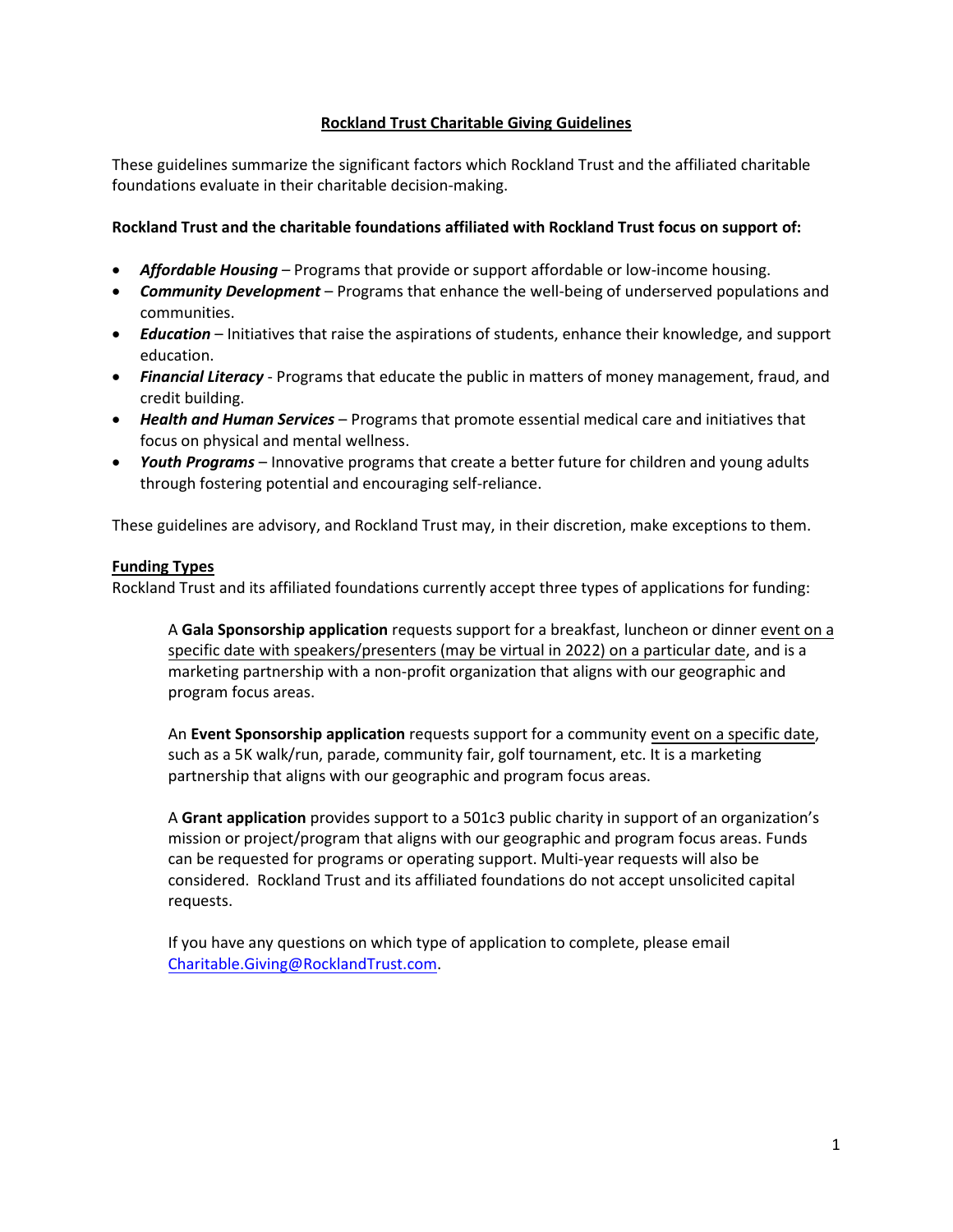# **Grant Funding Considerations**

Rockland Trust and its affiliated foundations prioritize funding organizations and programs that:

- o Serve low-to-moderate-income individuals in our geographic area
- o Address a significant community need
- o Produce cost-effective results which can be measure and evaluated
- $\circ$  Coordinate and collaborate with other community improvement efforts and organizations
- o Demonstrate an ability to be sustainable or obtain future funding
- o Projected outcomes are proportionate to the amount requested
- $\circ$  Originate from organizations that enjoy widespread community support based upon feedback from local stakeholders and Rockland Trust colleagues
- o Are eligible for Community Reinvestment Act (CRA) credit

#### **Eligibility Guidelines**

A requesting organization and its application must satisfy each of the following conditions to be eligible for consideration:

**Status**: Grants will only be made to organizations with Internal Revenue Code 501(c)(3) Public Charity status. Organizations do not need to be a  $501(c)(3)$  Public Charity to apply for sponsorships.

**Existence, Good Standing, Leadership, etc.:** Organization must have been formed and be and remain in corporate and tax good standing with the Internal Revenue Service and other governmental authorities. Organizations with strong leadership, sound financial management, and a good track record are preferred.

**Fiscal Sponsorship**: Grants are not typically awarded to organizations that utilize another organization's 501(c)(3) tax ID to apply when they themselves are not designated a 501(c)(3) charity by the IRS.

**Non-Discrimination:** Organization cannot discriminate on the basis of Age, Race, Sex, Religion, National Origin, Disability, Family Status, Receipt of Public Assistance, Sexual Orientation, or Gender Identity.

**Geography:** Applications must originate from organizations based in, or that serve the residents of, the following geographic areas:

- o Barnstable County, MA
- o Bristol County, MA
- o Dukes County, MA
- o Essex County, MA
- o Middlesex County, MA
- o Nantucket County, MA
- o Norfolk County, MA
- o Plymouth County, MA
- o Suffolk County, MA
- o Worcester County, MA
- o Rhode Island